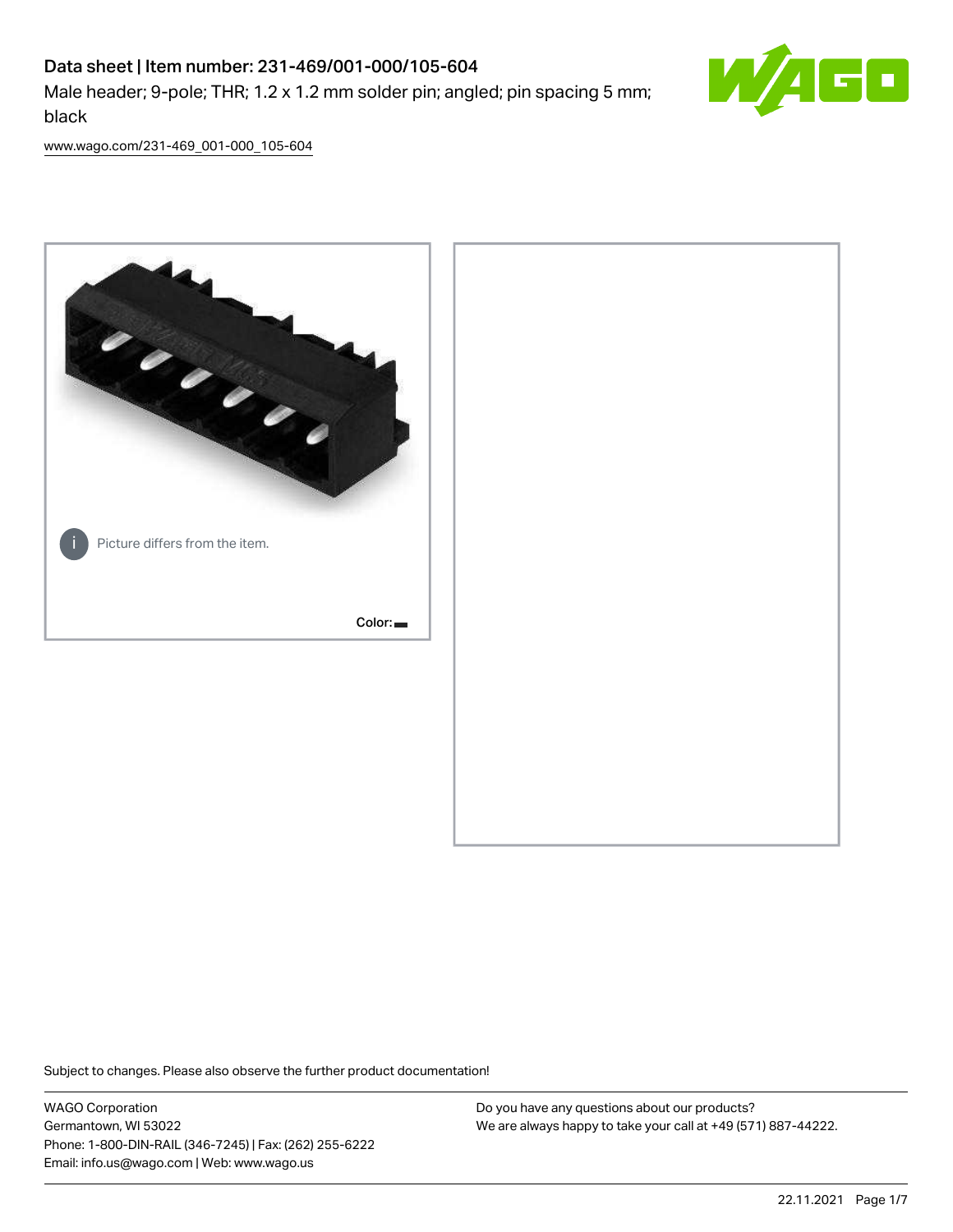



### Item description

- $\blacksquare$ THR male headers for reflow soldering in SMT applications
- $\blacksquare$ Available in tape-and-reel packaging for automated pick-and-place PCB assembly
- П 1.2 x 1.2 mm solder pins allow nominal current up to 16 A, enhancing stability of shorter headers
- П Also available in bulk packaging for manual placement
- $\blacksquare$ Male headers may be mounted horizontally or vertically
- $\blacksquare$ With coding fingers

#### Data Notes

Safety information 1 The MCS – MULTI CONNECTION SYSTEM includes connectors without breaking capacity in accordance with DIN EN 61984. When used as intended, these connectors must not be connected /disconnected when live or under load. The circuit design should

Subject to changes. Please also observe the further product documentation!  $\mathbf{e}$ 

WAGO Corporation Germantown, WI 53022 Phone: 1-800-DIN-RAIL (346-7245) | Fax: (262) 255-6222 Email: info.us@wago.com | Web: www.wago.us

Do you have any questions about our products? We are always happy to take your call at +49 (571) 887-44222.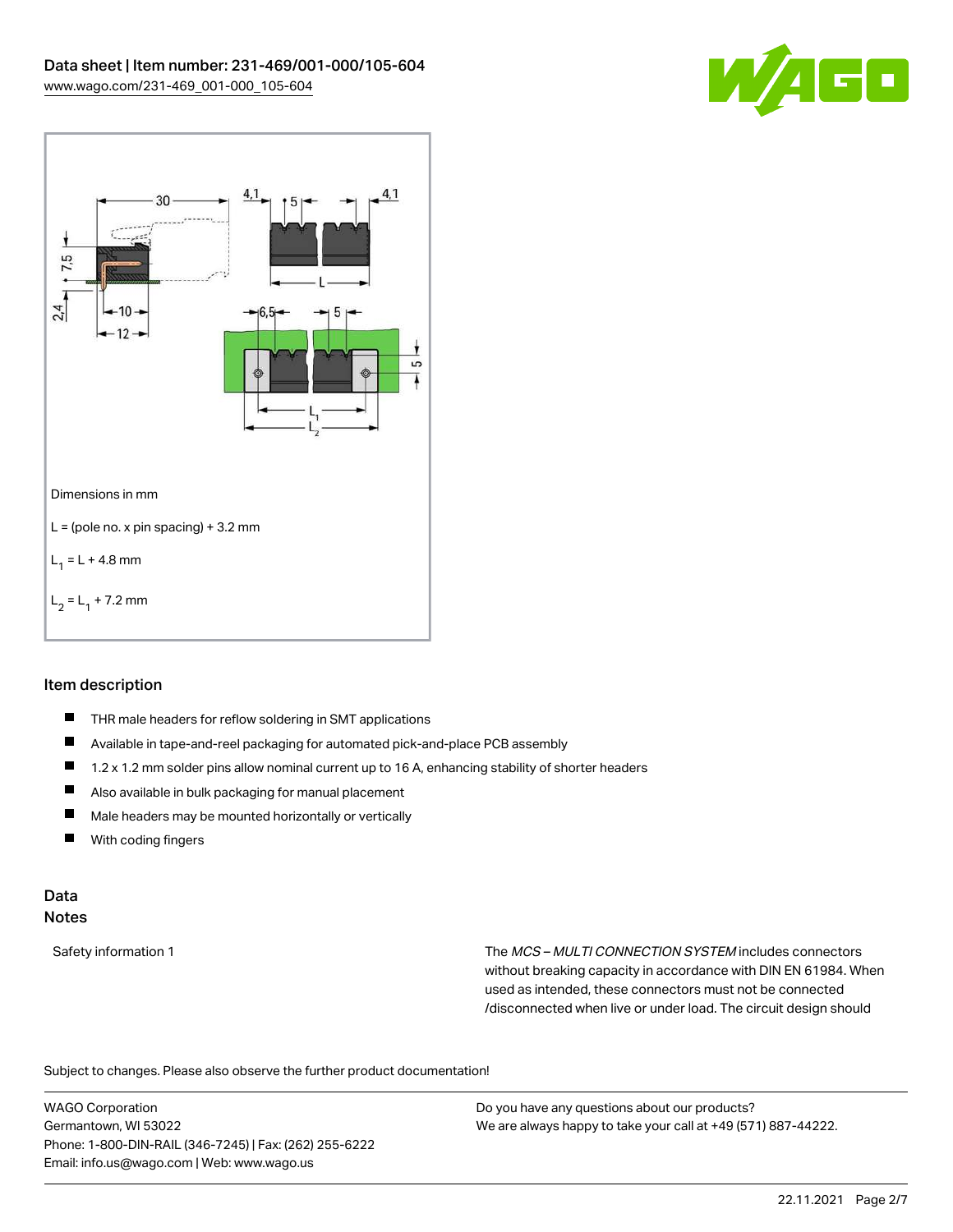

| ensure header pins, which can be touched, are not live when<br>unmated. |
|-------------------------------------------------------------------------|
| Other pole numbers                                                      |
| Gold-plated or partially gold-plated contact surfaces                   |
| Other versions (or variants) can be requested from WAGO Sales or        |
| configured at https://configurator.wago.com/                            |
|                                                                         |

## Electrical data

#### IEC Approvals

| Ratings per                 | IEC/EN 60664-1                                                        |
|-----------------------------|-----------------------------------------------------------------------|
| Rated voltage (III / 3)     | 250 V                                                                 |
| Rated surge voltage (III/3) | 4 <sub>k</sub> V                                                      |
| Rated voltage (III/2)       | 320 V                                                                 |
| Rated surge voltage (III/2) | 4 <sub>k</sub> V                                                      |
| Nominal voltage (II/2)      | 630 V                                                                 |
| Rated surge voltage (II/2)  | 4 <sub>k</sub> V                                                      |
| Rated current               | 16A                                                                   |
| Legend (ratings)            | $(III / 2)$ $\triangle$ Overvoltage category III / Pollution degree 2 |

#### UL Approvals

| Approvals per                  | UL 1059 |
|--------------------------------|---------|
| Rated voltage UL (Use Group B) | 300 V   |
| Rated current UL (Use Group B) | 10 A    |
| Rated voltage UL (Use Group D) | 300 V   |
| Rated current UL (Use Group D) | 10 A    |

## Ratings per UL

| Rated voltage UL 1977 | 600 V |
|-----------------------|-------|
| Rated current UL 1977 | ____  |

### CSA Approvals

| Approvals per                   | CSA   |
|---------------------------------|-------|
| Rated voltage CSA (Use Group B) | 300 V |
| Rated current CSA (Use Group B) | 10 A  |
| Rated voltage CSA (Use Group D) | 300 V |
| Rated current CSA (Use Group D) | 10 A  |

Subject to changes. Please also observe the further product documentation!

| <b>WAGO Corporation</b>                                | Do you have any questions about our products?                 |
|--------------------------------------------------------|---------------------------------------------------------------|
| Germantown, WI 53022                                   | We are always happy to take your call at +49 (571) 887-44222. |
| Phone: 1-800-DIN-RAIL (346-7245)   Fax: (262) 255-6222 |                                                               |
| Email: info.us@wago.com   Web: www.wago.us             |                                                               |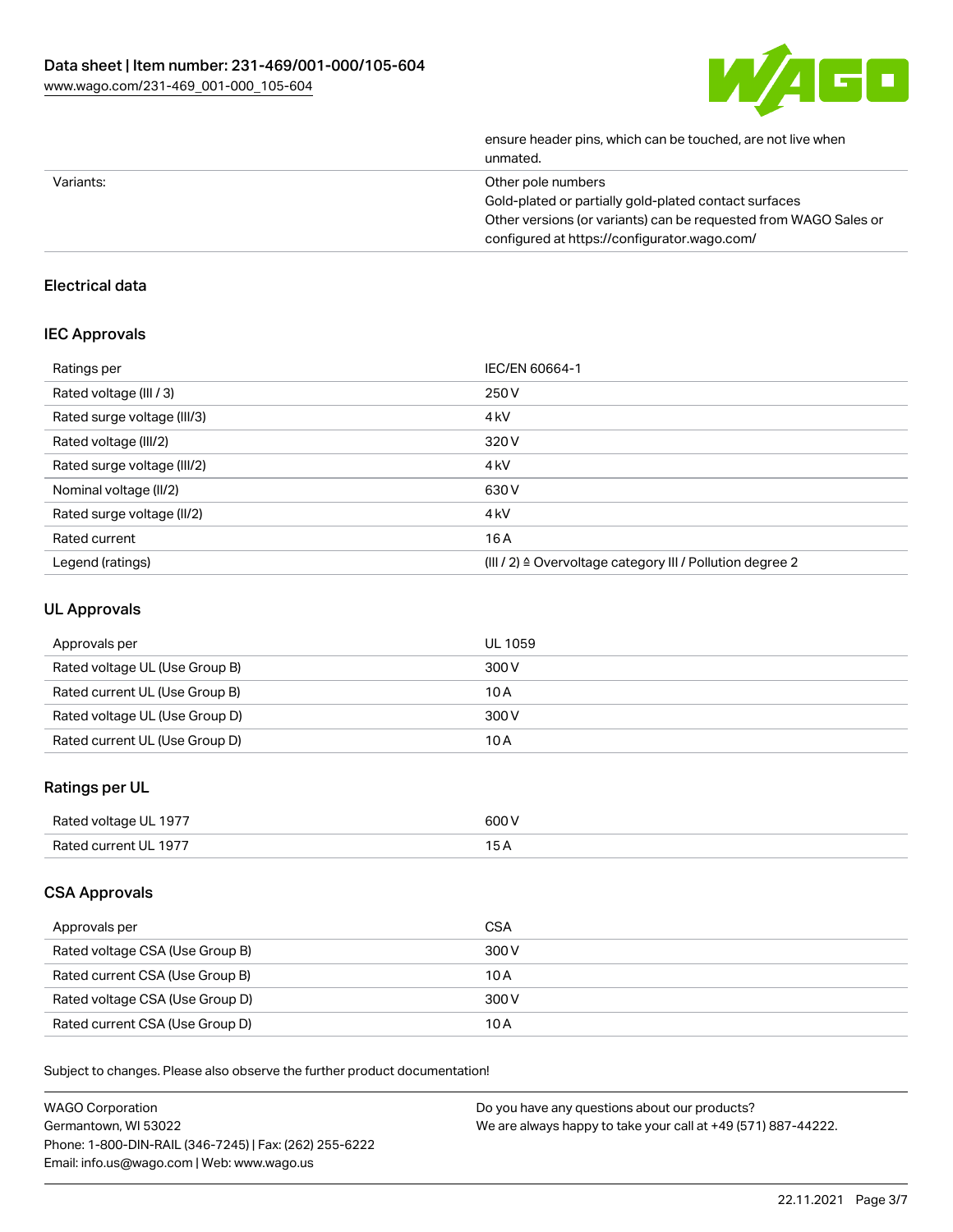

## Connection data

| Total number of potentials |  |
|----------------------------|--|
| Number of connection types |  |
| Number of levels           |  |

## Connection 1

### Physical data

| Pin spacing                        | 5 mm / 0.197 inch        |
|------------------------------------|--------------------------|
| Width                              | 48.2 mm / 1.898 inch     |
| Height                             | 10.8 mm / 0.425 inch     |
| Height from the surface            | 8.4 mm / 0.331 inch      |
| Depth                              | 12 mm / 0.472 inch       |
| Solder pin length                  | $2.4 \text{ mm}$         |
| Solder pin dimensions              | $1.2 \times 1.2$ mm      |
| Plated through-hole diameter (THR) | 1 7 <sup>(+0.1)</sup> mm |

### Plug-in connection

| Contact type (pluggable connector) | Male connector/plug |
|------------------------------------|---------------------|
| Connector (connection type)        | for PCB             |
| Mismating protection               | No                  |
| Mating direction to the PCB        | 0°                  |
| Locking of plug-in connection      | Without             |

#### PCB contact

| PCB Contact                         | THR                                      |
|-------------------------------------|------------------------------------------|
| Solder pin arrangement              | over the entire male connector (in-line) |
| Number of solder pins per potential |                                          |

### Material data

| Color                       | black                    |
|-----------------------------|--------------------------|
| Material group              |                          |
| Insulation material         | Polyphthalamide (PPA GF) |
| Flammability class per UL94 | VO                       |

Subject to changes. Please also observe the further product documentation!

| <b>WAGO Corporation</b>                                | Do you have any questions about our products?                 |
|--------------------------------------------------------|---------------------------------------------------------------|
| Germantown, WI 53022                                   | We are always happy to take your call at +49 (571) 887-44222. |
| Phone: 1-800-DIN-RAIL (346-7245)   Fax: (262) 255-6222 |                                                               |
| Email: info.us@wago.com   Web: www.wago.us             |                                                               |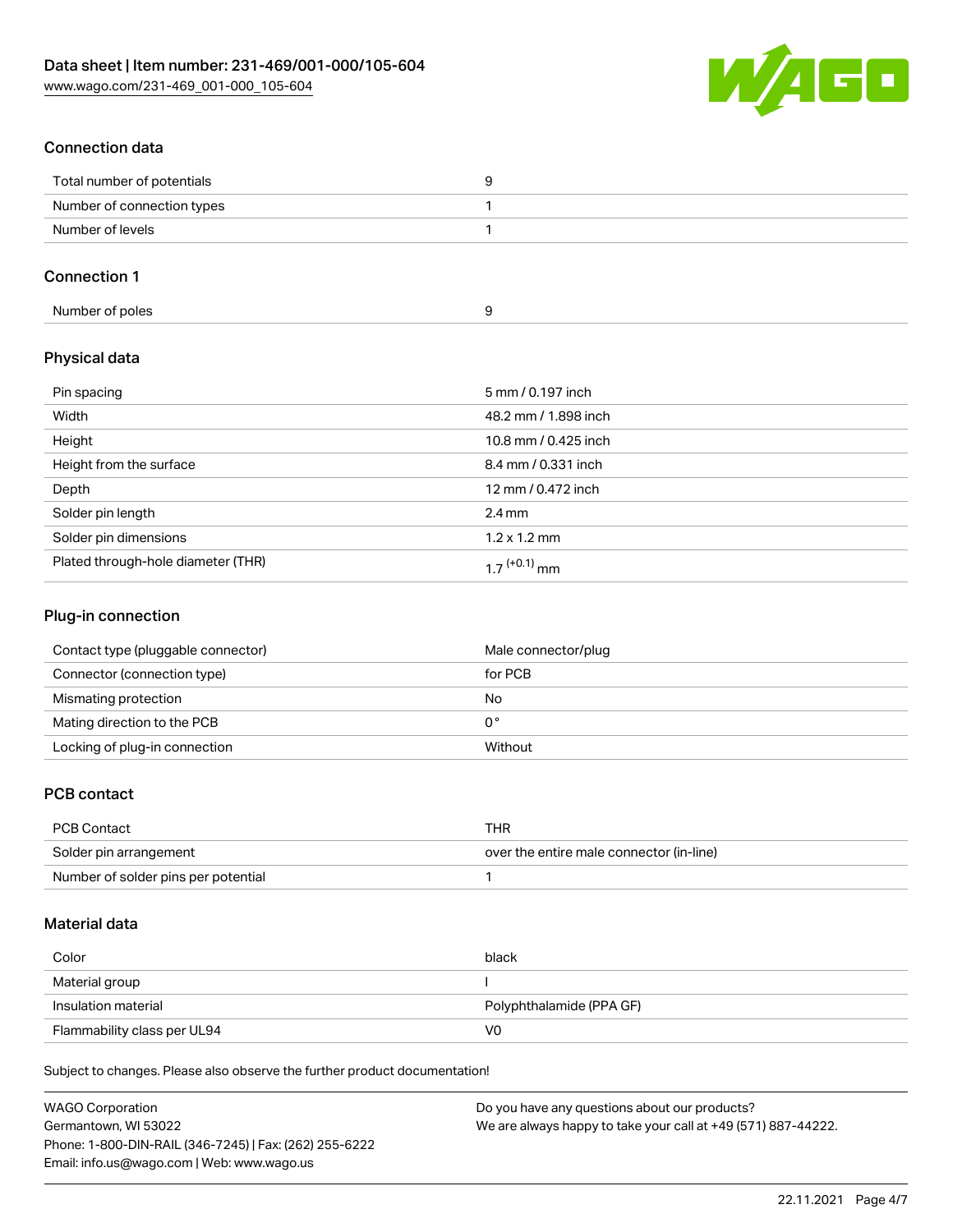[www.wago.com/231-469\\_001-000\\_105-604](http://www.wago.com/231-469_001-000_105-604)



| Contact material | Electrolytic copper (E <sub>Cu</sub> ) |
|------------------|----------------------------------------|
| Contact plating  | tin-plated                             |
| Weight           | 3.8 g                                  |
|                  |                                        |

#### Environmental requirements

Limit temperature range  $-60... +100 °C$ 

#### Commercial data

| Product Group         | 3 (Multi Conn. System) |
|-----------------------|------------------------|
| PU (SPU)              | 100 Stück              |
| Packaging type        | box                    |
| Country of origin     | PL                     |
| <b>GTIN</b>           | 4050821004028          |
| Customs tariff number | 85366990990            |

### Approvals / Certificates

#### Country specific Approvals

| Logo      | Approval                               | <b>Additional Approval Text</b> | Certificate<br>name |
|-----------|----------------------------------------|---------------------------------|---------------------|
| <b>RE</b> | <b>CSA</b><br>DEKRA Certification B.V. | C <sub>22.2</sub>               | LR 18677-<br>25     |

#### UL-Approvals

| Logo | Approval                             | <b>Additional Approval Text</b> | Certificate<br>name |
|------|--------------------------------------|---------------------------------|---------------------|
| 8.   | UL<br>Underwriters Laboratories Inc. | <b>UL 1059</b>                  | E45172              |
|      | UR<br>Underwriters Laboratories Inc. | <b>UL 1977</b>                  | E45171              |

Subject to changes. Please also observe the further product documentation!

| WAGO Corporation                                       | Do you have any questions about our products?                 |
|--------------------------------------------------------|---------------------------------------------------------------|
| Germantown. WI 53022                                   | We are always happy to take your call at +49 (571) 887-44222. |
| Phone: 1-800-DIN-RAIL (346-7245)   Fax: (262) 255-6222 |                                                               |
| Email: info.us@wago.com   Web: www.wago.us             |                                                               |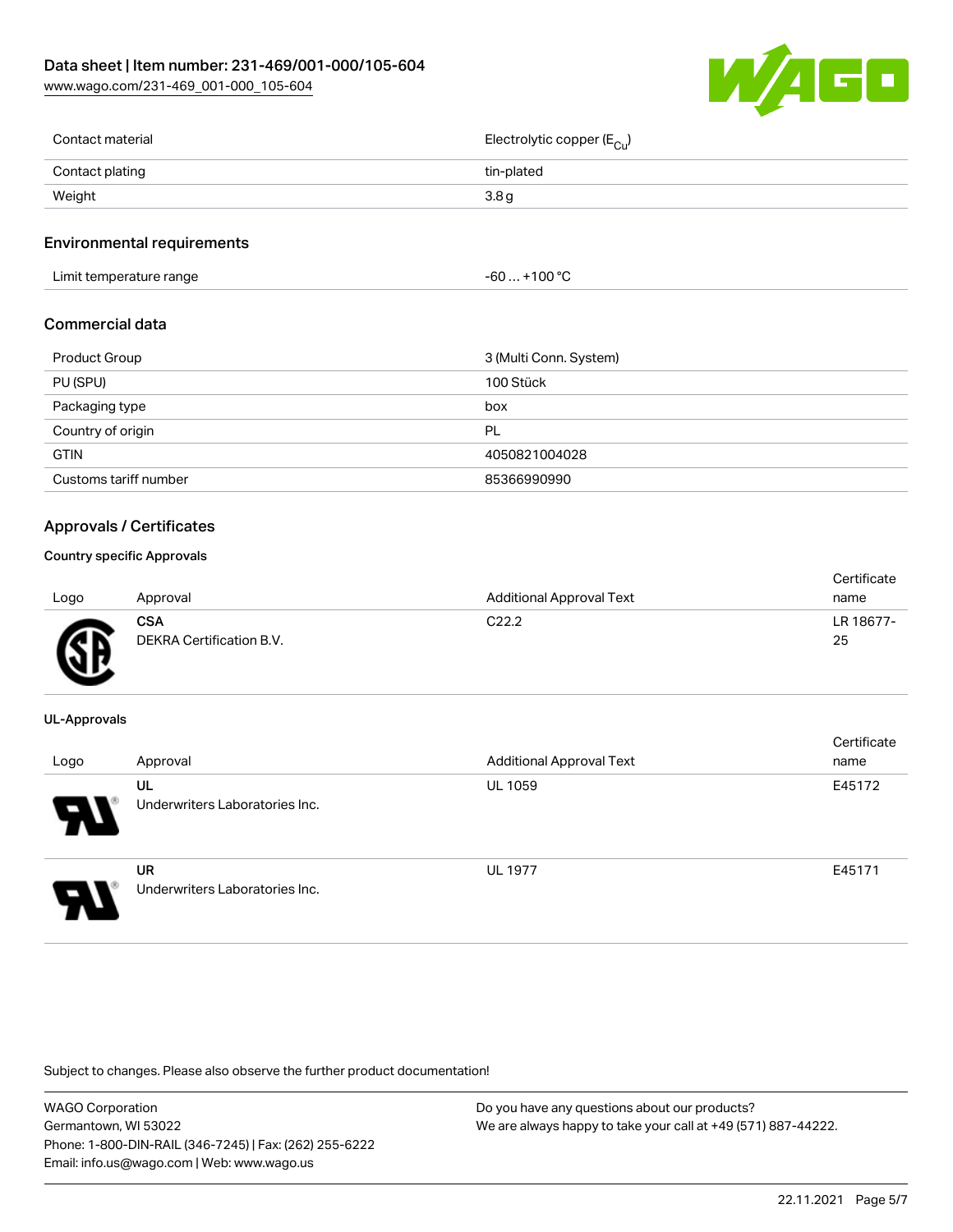

#### **Counterpart**



#### Item no.231-109/026-000

Female plug; 9-pole; 12 AWG max; pin spacing 5 mm; 1 conductor per pole; gray [www.wago.com/231-109/026-000](https://www.wago.com/231-109/026-000)

#### Optional accessories

| ı |  |
|---|--|
|   |  |

| $-0.0119$          |                                                                  |                      |
|--------------------|------------------------------------------------------------------|----------------------|
| Intermediate plate |                                                                  |                      |
|                    | Item no.: 231-500<br>Spacer; for formation of groups; light gray | www.wago.com/231-500 |
| Coding             |                                                                  |                      |
| 436                | Item no.: 231-129<br>Coding key; snap-on type; light gray        | www.wago.com/231-129 |

#### Downloads Documentation

#### Additional Information

| Technical explanations | 2019 Apr 3 | pdf<br>2.0 MB   | Download |
|------------------------|------------|-----------------|----------|
| THR Soldering Process  |            | pdf<br>548.2 kB | Download |

## CAD files

| CAD data                             |     |          |
|--------------------------------------|-----|----------|
| 2D/3D Models 231-469/001-000/105-604 | URL | Download |
|                                      |     |          |

#### Environmental Product Compliance

#### Compliance Search

| Environmental Product Compliance 231-469/001-000/105-604                          | URL | Download |
|-----------------------------------------------------------------------------------|-----|----------|
| THR male header; 1.2 x 1.2 mm solder pin; angled; Pin spacing 5 mm; 9-pole; black |     |          |

### Installation Notes

Subject to changes. Please also observe the further product documentation!

WAGO Corporation Germantown, WI 53022 Phone: 1-800-DIN-RAIL (346-7245) | Fax: (262) 255-6222 Email: info.us@wago.com | Web: www.wago.us Do you have any questions about our products? We are always happy to take your call at +49 (571) 887-44222.